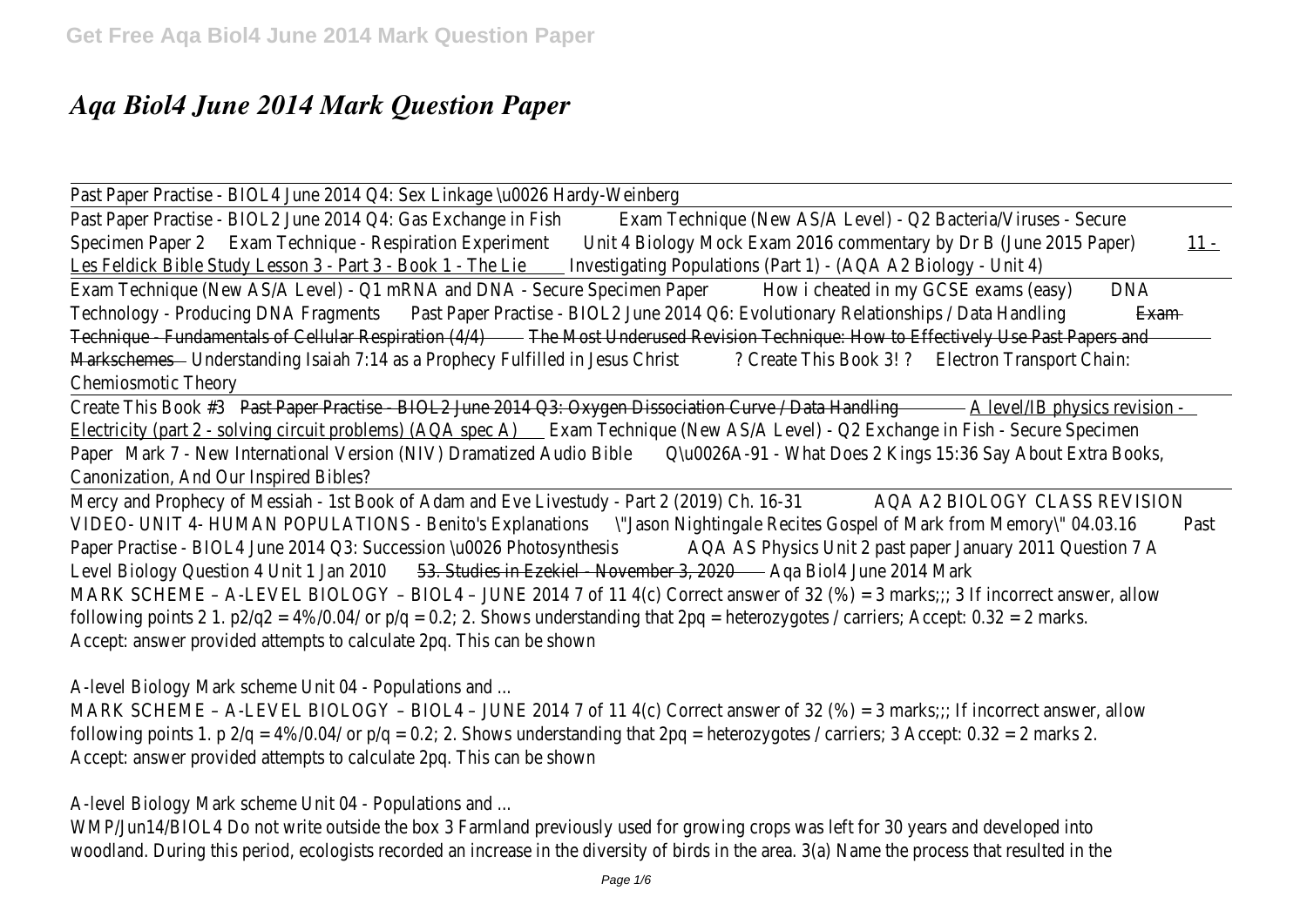development of woodland from farmland. [1]

A-level Biology Question paper Unit 04 - Populations FINAL MARKING GUIDELINES – A-LEVEL BIOLOGY – BIO3T/P14 – JUNE 2014 4 of 12 The mechani

A-level Biology Mark scheme Unit O3T - (P14) ISA Jun A-LEVEL Biology BIOL4 – Populations and environment Mark scheme . 2410 . June 2015. Versior

A-level Biology Mark scheme Unit 04 - Populations

June 2014 Version : 1.0 Final Mark schemes are prepared by the Lead Assessment Writer and c questions, by a panel of subject teachers. This mark scheme includes any amendments made at associates participate in and is the scheme which was used by them in this ex

A-level Biology Mark scheme Unit 05 - Control in cells

Mark schemes are prepared by the Principal Examiner and considered, together with the relevar guarantee registered in England and Wales (company number 3644723) and a registered ... Mark  $(A$ -level) Biology – BIOL4 – June 2013 3, Question, Marking Guidelines ...

General Certificate of Education (A-level) June

Mark schemes are prepared by the Principal Examiner and considered, together with the relevar guarantee registered in England and Wales (company number 3644723) and a registered ... Mark (A-level) Biology – BIOL4 – June 2012 9 Question . Marking Guidelines

General Certificate of Education (A-level) June

Mark Scheme – General Certificate of Education (A-level) Biology – Unit 4: Populations and Envir Guidance Mark Comments 4(a)(i) Decrease in spadefoot toad; Decrease in southern toad up to per pond); 2 Allow one mark for answers stating decrease

General Certificate of Education (A-level) January

Mark Scheme – General Certificate of Education (A-level) Biology – BIOL4 – June 2011 5 Question High temperature allows enzymes to work faster/allows more collisions/ allows more e-s comp limiting; 2

General Certificate of Education (A-level)  $\frac{1}{Page 2/6}$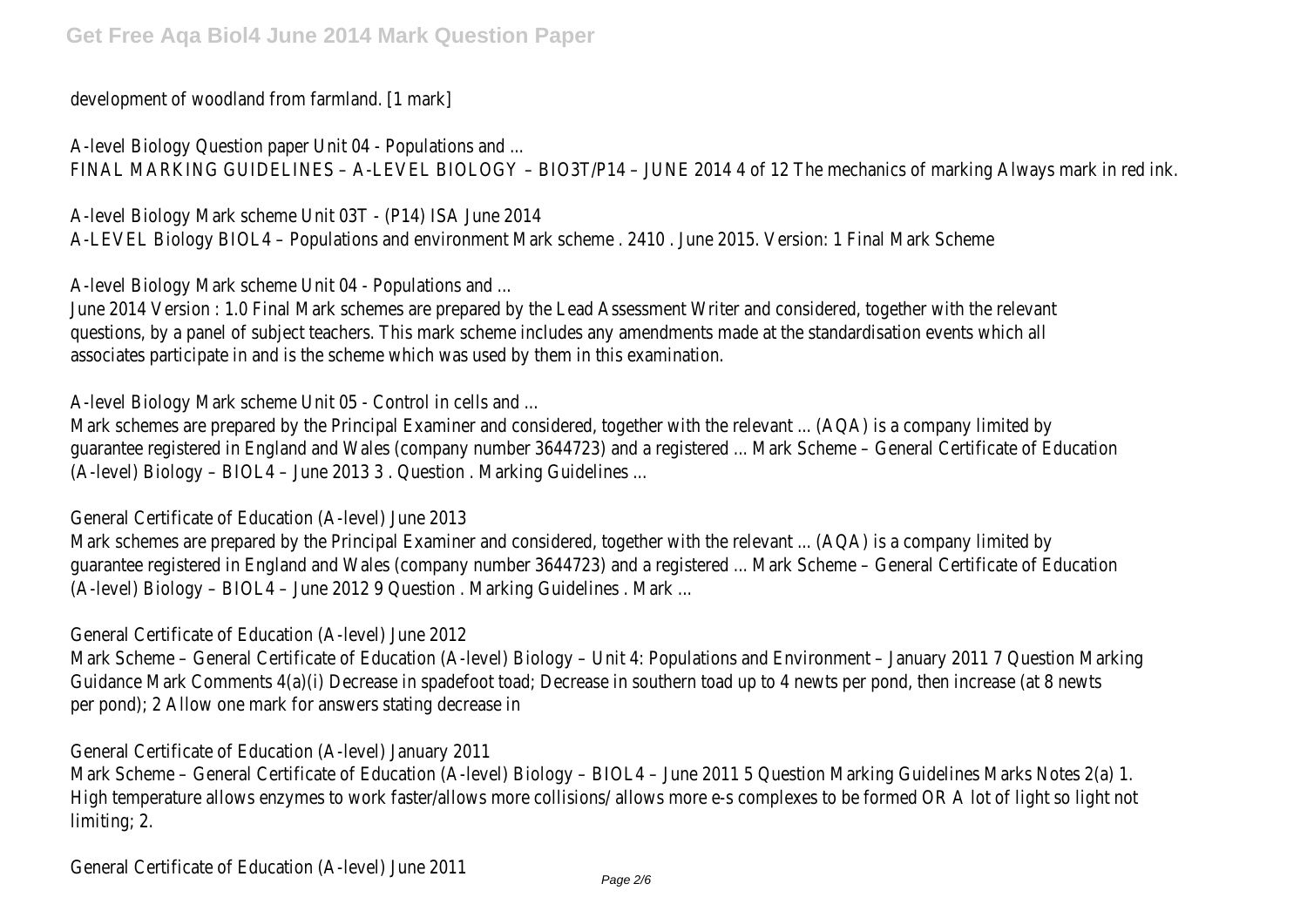Alongside this is a sample of maths related questions from the sample papers or June 2018 examents. Higher tier, Paper 2, 2018. GCSE Trilogy Biology, Higher tier, Paper

AQA | Search Yeah I wouldn't worry, many people will make the same mistakes when rushing etc. After all it's idea on a

AQA BIOL4  $-$  13th June 2014  $-$  Unofficial Markscheme  $-$ 

Scaled mark unit grade boundaries - January 2013 exams. Maximum Scaled Mark Grade Boundar June 2013 – 4a–4b. AQA-7402-SOW.DOCX (914k) BIOL4 June 2012 –Q4. BIOL4 June 2013 – Q June 2013 – Q1a-1bi. HBIO4 Jan 2011 – Q1a. HBIO4 June 20

AQA | Searcl

AQA Education (AQA) is a registered charity (number 1073334) and a company limited by guara (number 3644723). Our registered address is AQA, Devas Street, Manchester

## Grade boundaries June 2014 -

BIOL4 – Populations and environment . Mark scheme . 2410 . June 2014. Version: 1.0 Final . Ma Assessment Writer and considered, together with the relevant questions, by a panel of subject amendments Wmp Jun14 Biol4 - horsecheck.nl WMP/Jun14/BIOL4 Do not write outside the bo

Wmp Jun14 Biol4 - dev.babyflix

Aqa Biol4 June 13 Ms - ww.studyin-uk.com General Certificate of Education (A-level) January 20 aplikasidapodik.com Aqa A Level Biology 2014 Aqa Past Papers Biology Isa Reactions June 2014 Leaked Paper Biology Isa 6t J

Past Paper Practise - BIOL4 June 2014 Q4: Sex Linkage \u0026 Hardy-Past Paper Practise - BIOL2 June 2014 Q Exans Exchangue (MeishAS/A Level) - Q2 Bacteria/Virus Specimen Papean 2 Technique - Respiration Experiment Unit Exam 2016 commentary by Dr B (June 2016 Paper) 11 - Baptistic 4 Band 2016 Commentary 11 - Band 2016 Paper Les Feldick Bible Study Lesson 3 - Part nives Bigating - Populations (Part 1) - (AQA A2 Biology -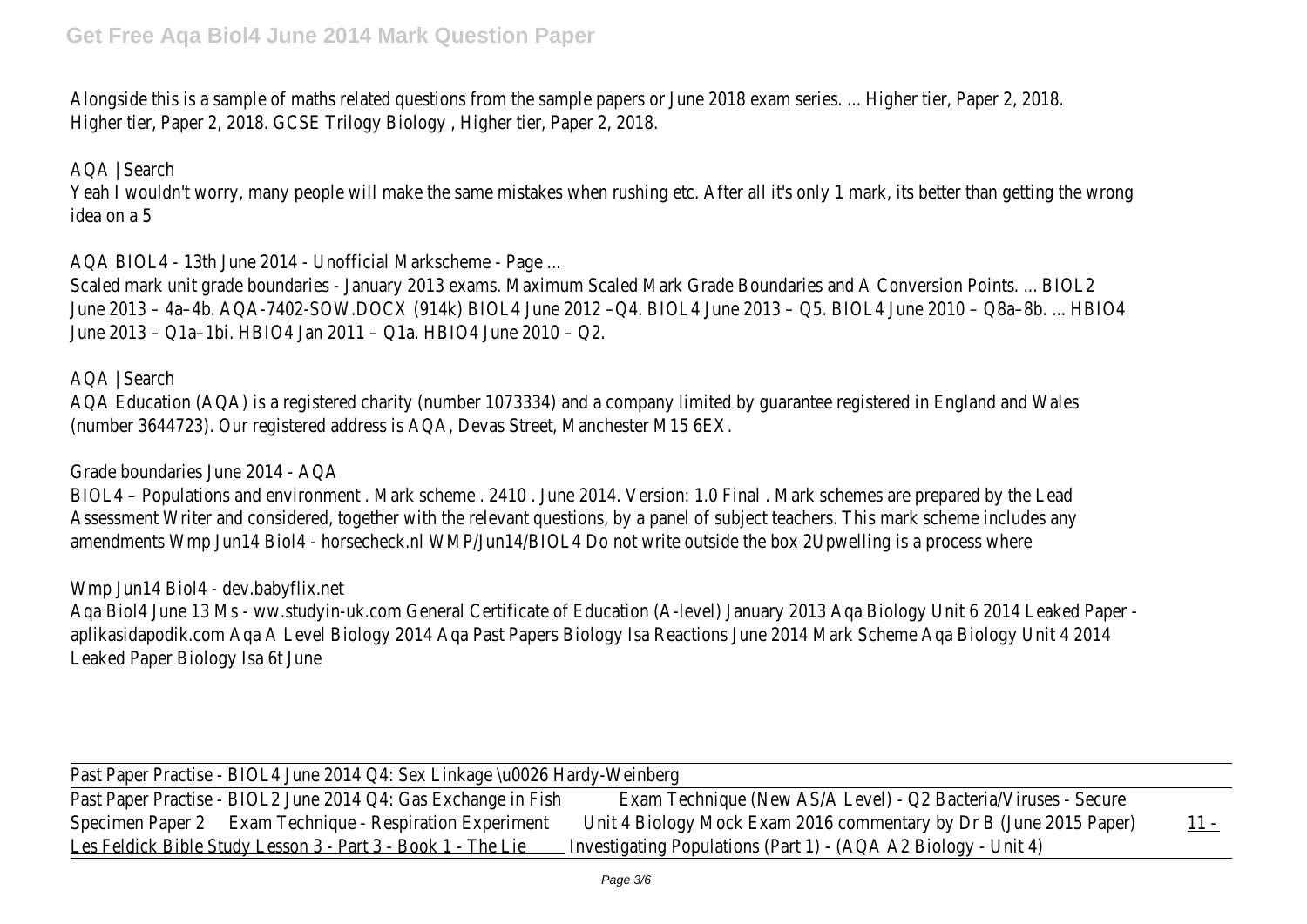Exam Technique (New AS/A Level) - Q1 mRNA and DNAHovGeicahe Streekimen PaCSE DNA ms (easy) Technology - Producing DNA a Fragment Bractise - BIOL2 June 2014 Q6: Evolutionary Example tionship Technique - Fundamentals of Cellula Fhee Most Underused Revision Technique: How to Effectively Markschebhederstanding Isaiah 7:14 as a Prophecy FullCheaten DeisuBotot Chains Transport Chains ? Chemiosmotic Theor

Create This Beast #3 aper Practise - BIOL2 June 2014 Q3: Oxygen Dissociation BC physics Drata Hida Electricity (part 2 - solving circuit produtems) e choise e che AS/A Level) - Q2 Exchange in Fish -PapeMark 7 - New International Version (NIV) Dramatized Audio Bible Does 2 Kings 15:36 Say Ab Canonization, And Our Inspired Bib

Mercy and Prophecy of Messiah - 1st Book of Adam and Eve LA@AtA@yBIOR@DCY@DASSREVIS VIDEO- UNIT 4- HUMAN POPULATIONS - Benitason Explanations Recites Gospel of Mark from Mem Paper Practise - BIOL4 June 2014 Q3: Succession Chu00 Physics Apyththesist paper January 2011 Level Biology Question 4 Un<del>is 15 Jan 1 20 IrO Ezekiel - Nove mater 3</del> 1 2014 Mark MARK SCHEME – A-LEVEL BIOLOGY – BIOL4 – JUNE 2014 7 of 11  $4(c)$  Correct answer of 32 (%) following points 2 1. p2/q2 =  $4\%/0.04/$  or p/q = 0.2; 2. Shows understanding that 2pq = hete Accept: answer provided attempts to calculate 2pq. This can b

A-level Biology Mark scheme Unit 04 - Populations

MARK SCHEME – A-LEVEL BIOLOGY – BIOL4 – JUNE 2014 7 of 11  $4$  (c) Correct answer of 32 (%) following points 1. p  $2/q = 4\%/0.04/$  or  $p/q = 0.2/2$ . Shows understanding that  $2pq =$  heteroz Accept: answer provided attempts to calculate 2pq. This can be

A-level Biology Mark scheme Unit 04 - Populations

WMP/Jun14/BIOL4 Do not write outside the box 3 Farmland previously used for growing crops woodland. During this period, ecologists recorded an increase in the diversity of birds in the are development of woodland from farmland. [1

A-level Biology Question paper Unit 04 - Populations FINAL MARKING GUIDELINES – A-LEVEL BIOLOGY – BIO3T/P14 – JUNE 2014 4 of 12 The mechani

A-level Biology Mark scheme Unit 03T - (P14) ISA June A-LEVEL Biology BIOL4 – Populations and environment Mark scheme . 2410 . June 2015. Versior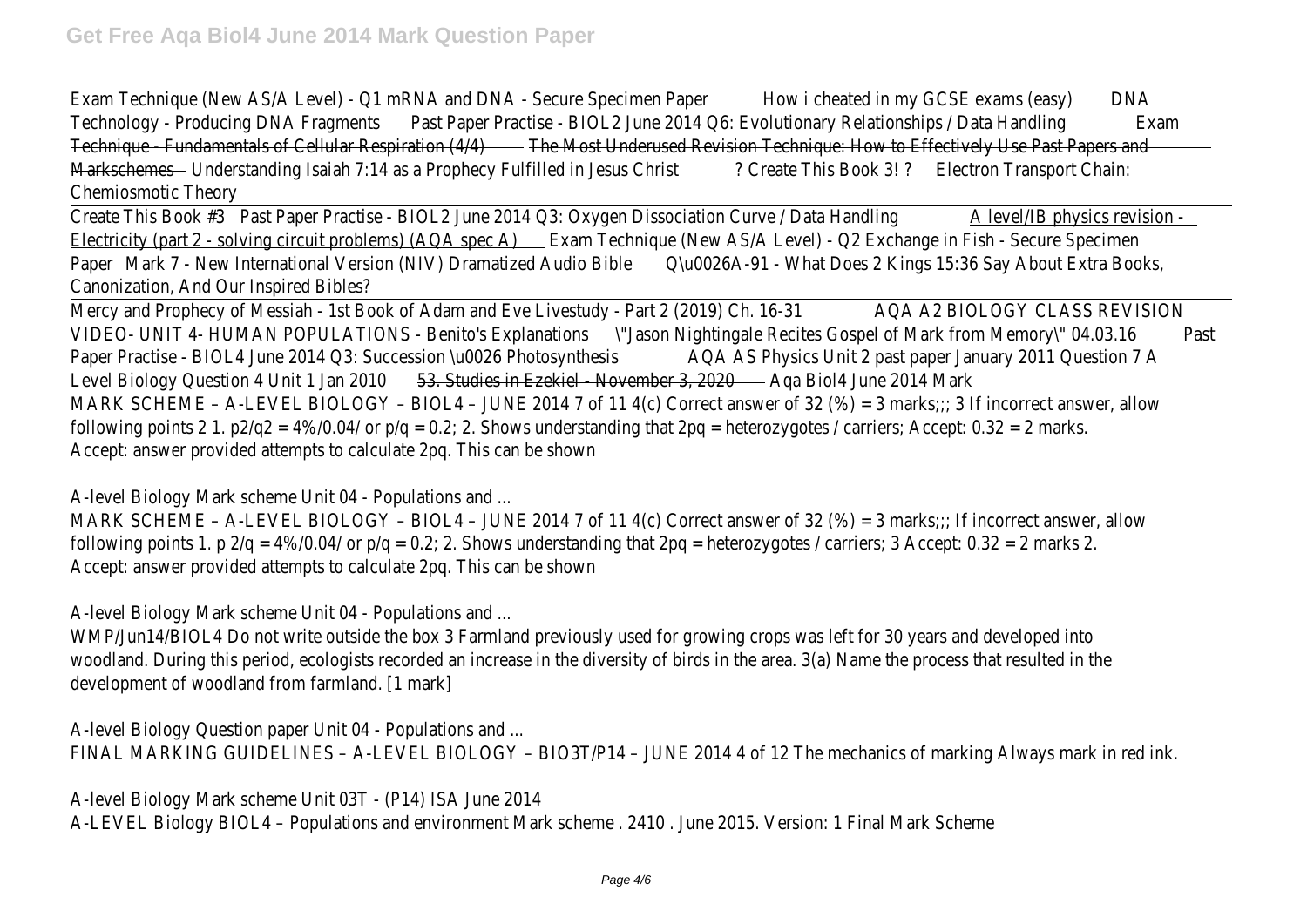A-level Biology Mark scheme Unit 04 - Populations

June 2014 Version : 1.0 Final Mark schemes are prepared by the Lead Assessment Writer and c questions, by a panel of subject teachers. This mark scheme includes any amendments made at associates participate in and is the scheme which was used by them in this examples

A-level Biology Mark scheme Unit 05 - Control in cells

Mark schemes are prepared by the Principal Examiner and considered, together with the relevar guarantee registered in England and Wales (company number 3644723) and a registered ... Mark  $(A$ -level) Biology – BIOL4 – June 2013 3, Question, Marking Guidelines ...

General Certificate of Education (A-level) June

Mark schemes are prepared by the Principal Examiner and considered, together with the relevare guarantee registered in England and Wales (company number 3644723) and a registered ... Mark (A-level) Biology – BIOL4 – June 2012 9 Question . Marking Guidelines

General Certificate of Education (A-level) June

Mark Scheme – General Certificate of Education (A-level) Biology – Unit 4: Populations and Envir Guidance Mark Comments 4(a)(i) Decrease in spadefoot toad; Decrease in southern toad up to per pond); 2 Allow one mark for answers stating decrease

General Certificate of Education (A-level) January

Mark Scheme - General Certificate of Education (A-level) Biology - BIOL4 - June 2011 5 Question High temperature allows enzymes to work faster/allows more collisions/ allows more e-s comp limiting; 2

General Certificate of Education (A-level) June

Alongside this is a sample of maths related questions from the sample papers or June 2018 examents. Higher tier, Paper 2, 2018. GCSE Trilogy Biology, Higher tier, Paper

AQA | Search Yeah I wouldn't worry, many people will make the same mistakes when rushing etc. After all it's idea on a!

AQA BIOL4 - 13th June 2014 - Unofficial Markscheme -